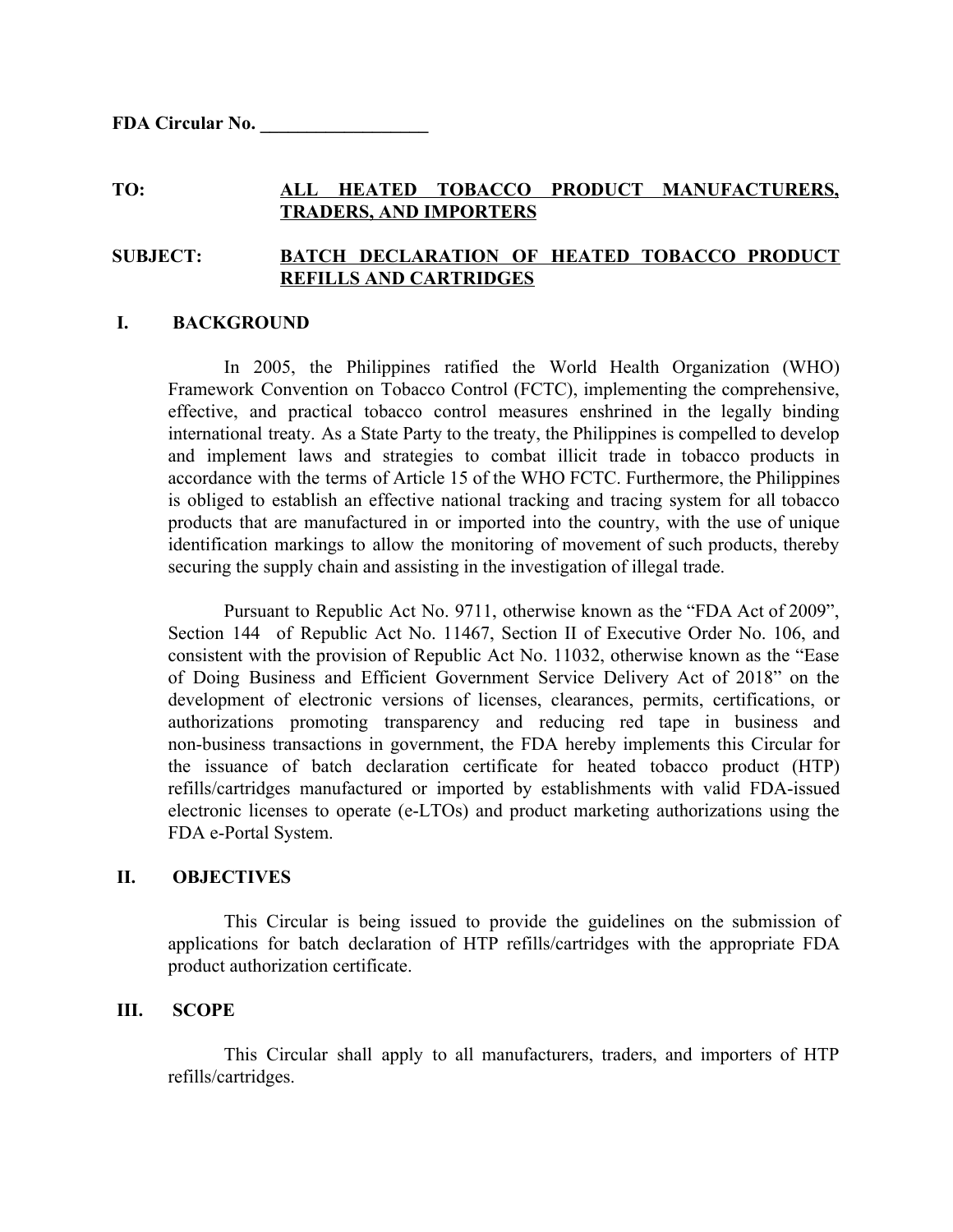# **IV. GENERAL GUIDELINES**

- 1. Only HTP refills/cartridges with valid FDA product authorization certificate may apply for batch declaration.
- 2. All batches of HTP refills/cartridges shall be declared with the FDA prior to importation, release, distribution, or sale.
- 3. Imported products of the same batch/lot number but of different shipment shall be applied separately.
- 4. Submission of application shall be done using the FDA e-Portal system ([https://eportal2.fda.gov.ph\)](https://eportal2.fda.gov.ph/).
- 5. Documents uploaded to the system must conform to the following specifications:

5.1. Documents must be in PDF format, while images must be in .png format. Files should be free from bugs and viruses that may pose risk in the FDA system.

5.2. Documents must be scanned and saved in PDF file format at 100-150 dots-per-inch (dpi).

5.3. Filenames of documents must contain less than 40 characters. Filenames must not contain the following characters  $\langle ? \rangle$  : \* " > < |."

- 6. Incomplete and/or incorrect submissions shall immediately be disapproved.
- 7. The Regional Field Offices shall have the authority to collect samples of particular batches of the HTP refills/cartridges which need further assessment.

## **V. SPECIFIC GUIDELINES**

- 1. Procedural Guidelines the application of batch declaration.
	- 1.1. Submission of Product Marketing Authorization Application
		- 1.1.1. Log-in by entering the issued username and password.
		- 1.1.2. On the home tab, under the navigation pane, select the option below to proceed to the application form: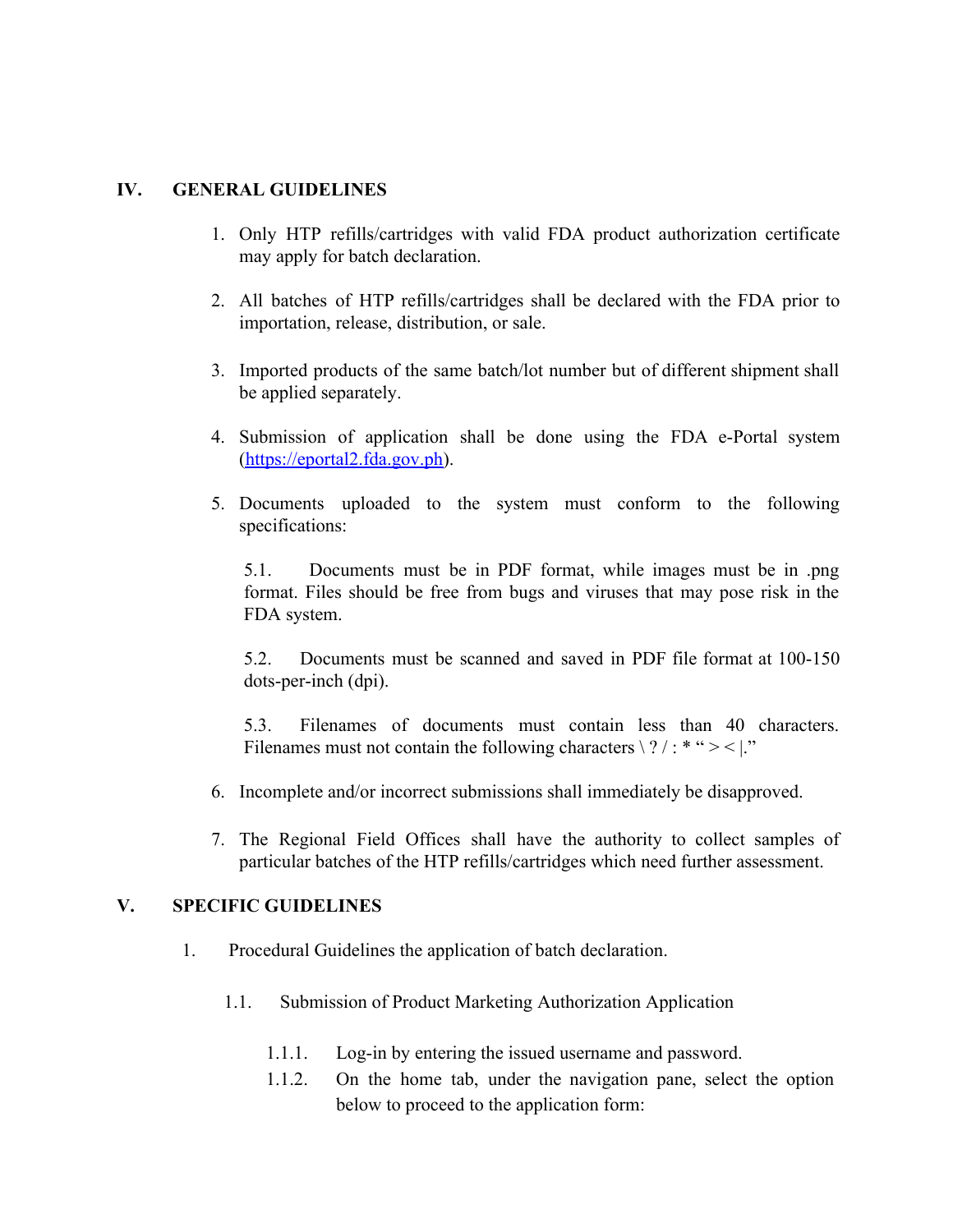- 1.1.2.1. Batch Declaration Heated Tobacco Products (Initial Form)
- 1.1.3. Click on the dropdown icon and select the correct FDA product authorization certificate number for batch declaration.
- 1.1.4. The batch declaration application form is divided into several parts as provided below:
	- 1.1.4.1. Declaration of Undertaking
	- 1.1.4.2. Company and Product Information (pre-filled)
	- 1.1.4.3. Particulars of the Product Batch
		- 1.1.4.3.1. HTP Refill and Cartridge
			- 1.1.4.3.1.1. Batch/Lot Number
			- 1.1.4.3.1.2. Date of Manufacture
			- 1.1.4.3.1.3. Date of Importation (for imported products)
			- 1.1.4.3.1.4. Batch Size (Quantity)
			- 1.1.4.3.1.5. Expiration Date
	- 1.1.4.4. 1.1.4.3.1.6. Target Market (For Local Distribution or for Exportation) Documentary Requirements
		- 1.1.4.4.1. Certificate of Analysis of the Finished Product reflecting the batch/lot number.
		- 1.1.4.4.2. Picture of the actual product, clearly showing the commercial label and BIR tax stamp.
		- 1.1.4.4.3. For imported products:
			- 1.1.4.4.3.1. Clear copy of the commercial invoice and/or packaging list reflecting the batch/lot number and expiry date, or any proof of the actual volume of importation (Note that the actual volume of importation must correspond to the actual volume stated in the application form.)
			- 1.1.4.4.3.2. Airway bill/bill of lading for the particular shipment
- 1.1.5. An application summary will appear to review the provided information and the attached documentary requirements.
- 1.1.6. Assessment slip will be generated at the end of the step.
	- 1.1.6.1. The computer-generated assessment slip will be viewed through a flash window.
	- 1.1.6.2. Print and download the file as reference for payment.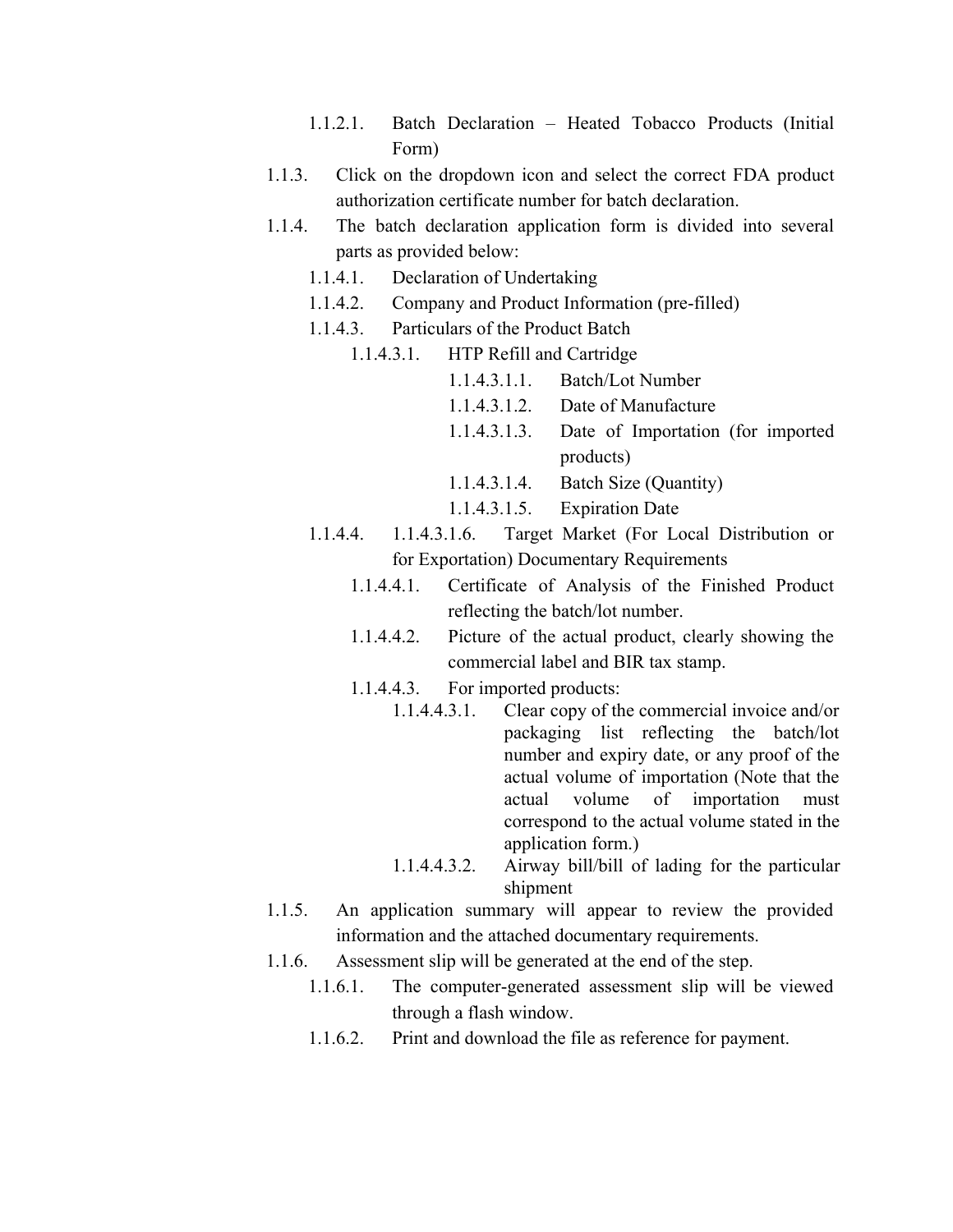- 1.1.6.3. To continue with the application, click 'Next' to delegate the application to payment posting. The application will then move to the Processed folder in the navigation pane.
- 1.1.6.4. The status of the application may be checked in the Processed folder as indicated by the Task column.
- 1.1.7. To complete the application submission, the applicant must delegate the application to the FDA Cashier/Accounting.
- 1.2. Payment of Application

The application may be paid through any payment options made available by the FDA.

1.3. Results of Application

The result of the application may either be approved (issuance of Batch Declaration Certificate) or disapproved. The result of the application shall be downloaded from the On-Process folder of the applicant.

- 1.3.1. Open the case number of the application and a flash window reflecting the output document will appear.
- 1.3.2. Download and print the document and click 'Next' to end the task.

# **VI. PROCESSING TIME**

Applications for batch declaration will be processed within twenty (20) working days. The timeline begins at the time the payment transaction reference number or the official receipt number has been verified by the FDA Accounting/Cashier, and ends at the time the result of the application has been forwarded to the On-Process folder of the applicant.

## **VII. FEES AND PAYMENT**

An amount of **One Thousand Pesos (P1,000.00) + 1% Legal Research Fee** per application payable through any payment options made available by the FDA shall be required prior to the processing of the application for a batch declaration.

## **VIII. EFFECTIVITY**